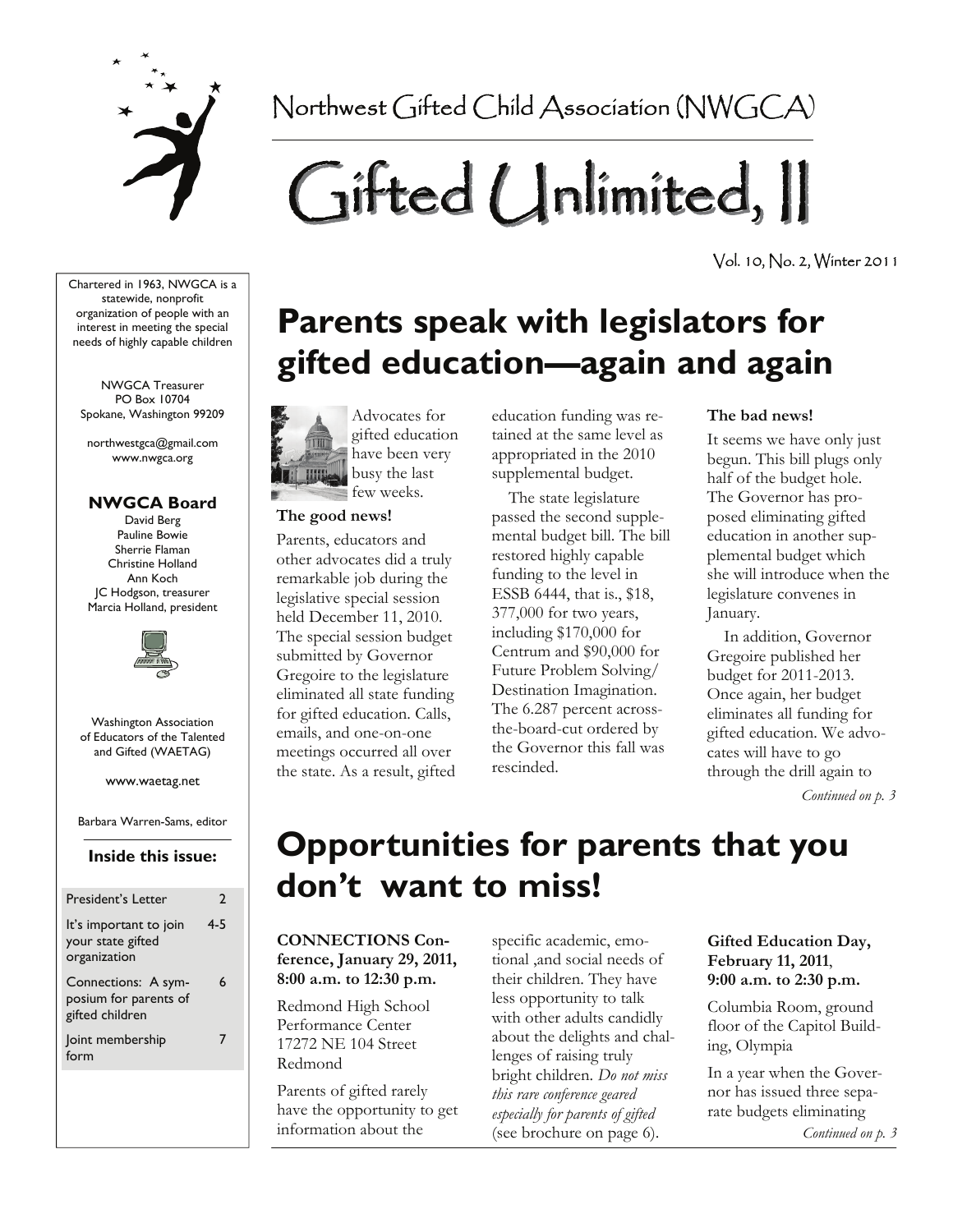Gifted (Jnlimited, ||



## **President's letter**

The Governor is proposing to hang a sign on the public school house door**: "No state services for most capable learners offered here!"** 

#### **Where is the equity for our state's most capable learners?**

#### **Gifted education is willing to share in budget woes but is unwilling to be eliminated completely.**

 $\mathcal{U}$  hile the Governor's proposed 2011-2013 budget increases funding for migrant and bilingual education by 16.6 percent and the Learning Assistance Program by 8.9 percent, it has completely eliminated **ALL** funding for the gifted including funding for Destination Imagination/ Future Problem Solving, Centrum, and the pilot Science, Technology, Engineering and Mathematics programs. The supplemental budget that legislators will soon be asked to vote on that will fund the rest of this biennium reflects the same inequity for highly capable students.

 Gifted learners are disheartened at the prospect of spending hours in school each day with nothing new to learn.

 Parents are alarmed at the potential harm to their children's enthusiasm for learning and their future career prospects in a global world where China, India, and Brazil are preparing their best and brightest to develop innovations in science, technology, engineering, and mathematics.

**Speaking up effectively for Gifted Education** 

 Washington employers may face a shortage of highly capable employees. Potential employees from other states will most assuredly research the educational opportunities for their children before accepting a job offer from Washington employers. The results of their research may very well prompt them to reject those offers. Washington employers should worry that they might not be able to recruit bright, capable employees from outside of the state once the economy recovers or retain the ones they employ now. Washington employees may seriously consider job offers from other states that provide education for gifted students.

 School districts will need to make the tough decision whether to educate their most capable learners with ever shrinking local dollars or abandon the educational needs of these children all together.

 Gifted education is not enrichment. It is basic education designed to meet a well-defined learning difference. Gifted children do not thrive in a basic education classroom. Rather, they learn poor study habits, waste hours of valuable learning time, lose their enthusiasm for learning, and fail to master critical academic disciplines they will need to compete with students from developing nations such as China, India and Brazil that are educating their top 10 percent to be world-class leaders.

 $\ddot{\bm{\lambda}}$ 

 Washington has been known as having one of the most highly educated populations in the nation. We are now contemplating a state education budget with ZERO funding for our children with the greatest capacity for learning. Where is the wisdom in that? Where is the equity for these children?

 Gifted education is willing to shoulder its fair share of the budget woes facing the Washington education system. It is not willing to be totally cut. It would be "penny wise and pound foolish" to eliminate all education for our state's most capable learners.

*Marcia Holland* 

Failure to help the gifted child is a societal tragedy, the extent of which is difficult to measure, but which is surely great. How can we measure the sonata unwritten, the curative drug undiscovered, the absence of political insight? They are the difference between what we are and what we could be as a society. *Dr. James J. Gallagher, University of North Carolina*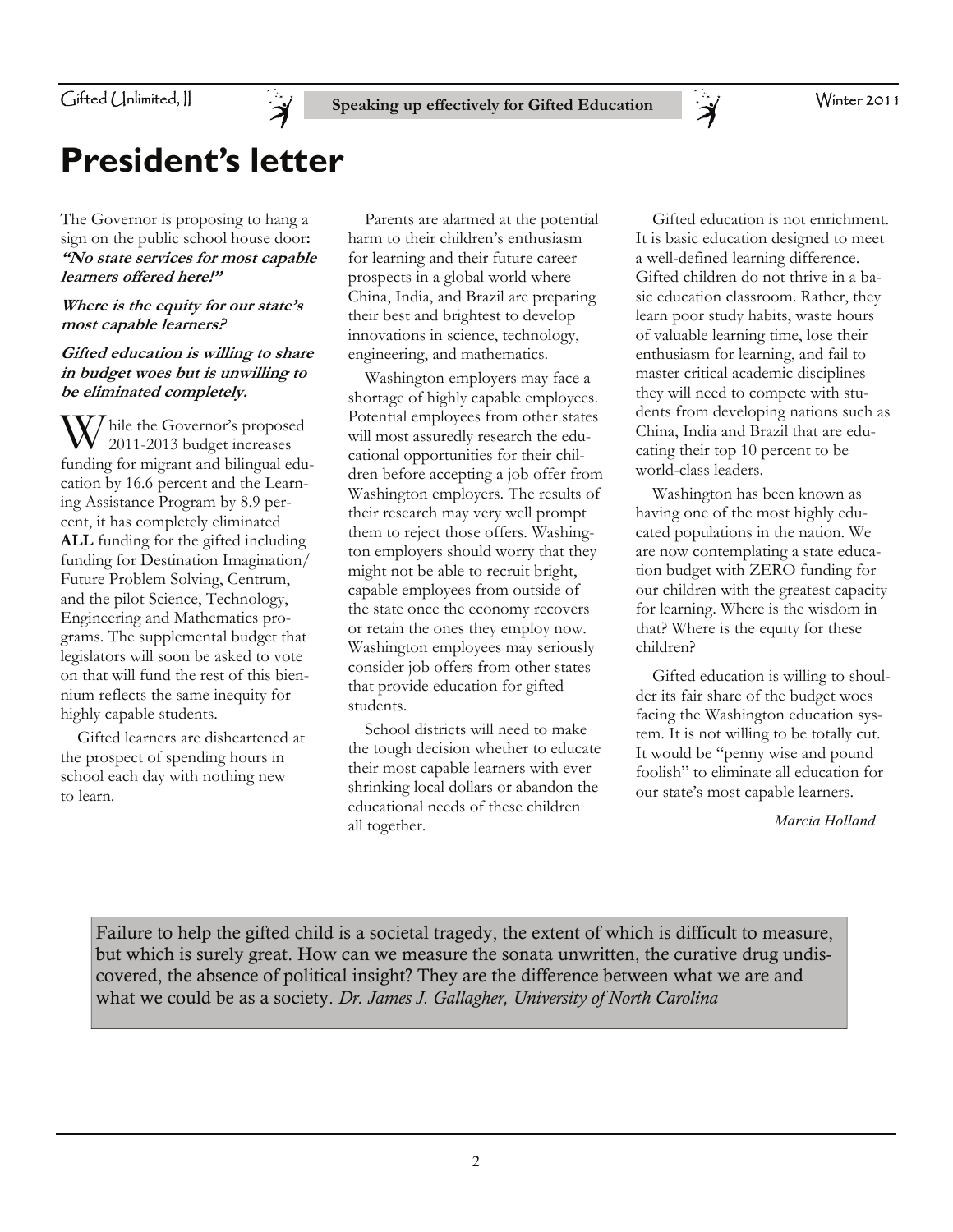Winter 2011

#### Gifted Unlimited, II



### **Parents speak**, continued from p. 1

preserve gifted education funding for the upcoming two years.

 While gifted education has been willing to share the budget woes in equal proportion with all other education cuts, advocates for these underserved and under-challenged children object strongly to these children receiving such inequitable treatment. They have a learning difference that cannot be served in a regular classroom and need special accommodation for their unique learning needs. Denying these children access to that education is not acceptable.

 Two years ago, the legislature placed gifted education into the basic education definition as part of ESHB 2261. **The bill stated that gifted education is basic education for this category of students**. Discontinuing funding at this time will imperil programs all over the state. At

some time in the next six years, gifted education must be offered in all school districts in the state as part of basic education according to ESHB 2261. To be forced to shut down programs in 2011 only to have to start them up again before 2017 will be a costly affair—in both financial as well as human terms.

 There are no other advocates for your gifted children. You need to connect with your legislators today. Let them know why gifted education is so important to your children's educational development. Stay alert for messages from Northwest Gifted Child Association and the Washington Coalition for Gifted Education. These two statewide associations will keep you posted, ask for your help, and give you talking points to help with your advocacy. Other things you can do are listed in the accompanying box.

 There never has been a time of such opportunity or such peril for gifted education.

 $\ddot{\bm{\varkappa}}$ 

#### **HELP STATE GIFTED EDUCATION FUNDING**

1. Join the Washington Coalition for Gifted Education (see joint membership form on page 7 for contact information).

2. Email your legislators today and let them know why it is important for them to fund gifted education.

3. Attend or participate in Gifted Education Day, February 11, 2011.

4. Talk with the school board members in your school district. Make sure they are supportive of gifted education. Urge them to tell legislators to fund gifted education.

Advocacy requires members who believe in opportunities for gifted and talented students. It is hard for a general to fight a war without soldiers. Also, it is hard to replace attitudes of apathy and indifference with enthusiasm and support without dedicated members willing to go the extra mile. *Dan Reeder, past president, Kentucky Association for Gifted Education*

### **Opportunities for parents**, continued from p. 1

state funding for gifted, only a persistent, loud voice for gifted education will save funding for your child's gifted program. *If you have never participated before, you must do so this year.* 

#### **Intensity Through the Ages, January 13, 2011, 7:00 to 8:30 p.m. (free)**

Seattle Public Schools Stanford Center Auditorium 2445 Third Ave. South, Seattle

Lisa Rivero, Author of *A Parent's Guide to Gifted Teens, Living with Intense and Creative Adolescents*

If only one word were chosen to sum up the gifted, that word would have to be intensity. Many people mistakenly think that giftedness happens only in the classroom, or that it affects only how much or how fast children learn. Lisa will discuss the role that intensity plays in giftedness—intensity not just of the intellect, but of emotions, sensations, imagination and physical movement—and how understanding gifted intensity can help us to help our children with issues such as perfectionism, stress, and feelings of not fitting in with the rest of the world.

#### **SENG Model Parent Group Discussions, January 13, 2011, 7:00 to 9:00 p.m. (free)**

Seattle Doubletree Hotel, 18740 International Blvd., Seattle

Thirty to forty parents are needed for parent discussion groups. The emphasis of these groups is on positive aspects of parenting, avoiding power struggles, and helping gifted children learn appropriate life skills while enhancing the parent/child relationship and parent self-esteem. Open to first 40 parents who register.

*Continued on p. 8*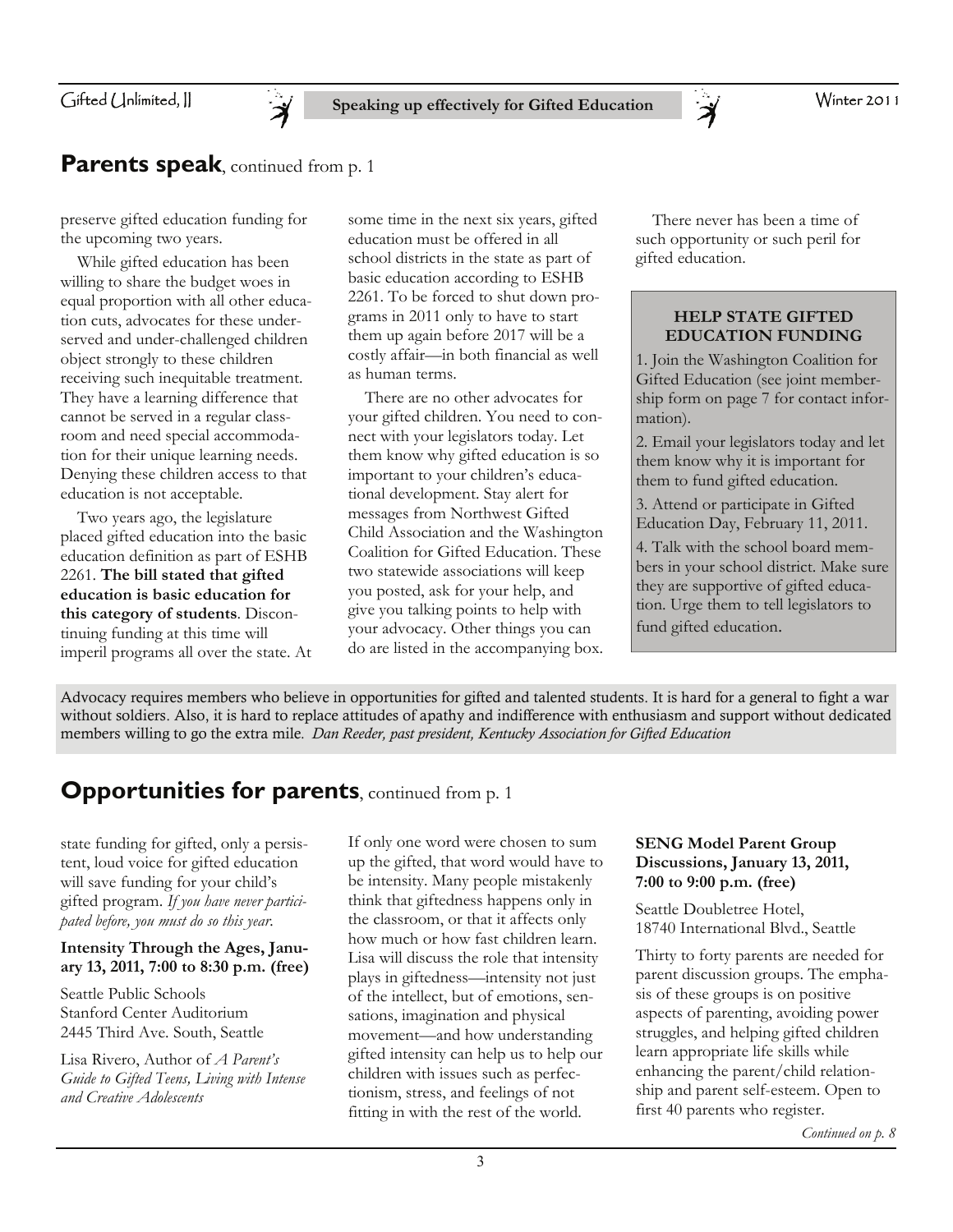

## **It's important to join your state gifted organization**

*By Julia Link Roberts and Tracy Inman* 

**P** erhaps you have heard that a whole is no stronger than its parts. That generalization is certainly true for organizations whether the parts refer to the people in the organization, the committees, or the affiliate groups that create the organization as a whole. An advocacy organization, then, is much more effective when its affiliates are active and strong, and strength enhances the opportunity for goals to be reached. A state organization is more effective with healthy locals groups, and a national organization is empowered by strong state advocacy organizations.

 This important generalization transfers directly to you as a concerned parent, educator, or citizen who is interested in speaking out in behalf of children who are gifted and talented.

 Why should you belong to a local affiliate of your state organization for gifted children? Why should you join a state organization if your local chapter is more in tune with what happens locally? What do state advocacy organizations offer to their members? Reasons to join can be described in three words that begin with the letter "I"—impact, information, and involvement.

#### **IMPACT**

Numbers count when you want to make a difference. An organization can only impact legislation and policy at the state and national levels if numerous voices support your cause. An individual may change what happens in a classroom or school, but multiple advocates working together make changes happen at levels that affect all children in the state. A statewide organization provides the vehicle for many advocates to join together to address the academic, social, and emotional needs of children who are gifted and talented. Legislation that establishes regulations and policies that must be followed for all children who are gifted and talented can make a great impact. Examples include regulations for gifted services, required college-level courses at every high school, teacher requirements for gifted endorsement, and age limits to start school. This potential impact applies to state and national levels when state groups support the national organization. The advocacy voice flows from the local level to the state and national levels.

#### **INFORMATION**

 $\breve{\mathcal{A}}$ 

State organizations for gifted education provide information that educates members: they send newsletters, operate listserves, update websites, and offer conferences and other professional development opportunities. If you want to stay up-to-date on what is happening concerning gifted education in your state, then you need to be a member of the organization. Not only is this state organization your direct link to the latest information, but it also is a source for opportunities that help you make appropriate decisions for your gifted children. Such information makes you a far more effective advocate for your gifted child and other gifted children.

#### **INVOLVEMENT**

If you want to help "make things happen" in your state, your state organization for gifted education is the obvious place to join with others who are also interested in advocacy for gifted children. You will find others who share your interest and passion. From planning events to contacting legislators to writing an article for the newsletter, your talents and efforts are needed. You will have numerous

*Continued on p. 5* 



Did you know that some of the characteristics of giftedness are impatience with self, perfectionism, and feeling guilty for "down time"?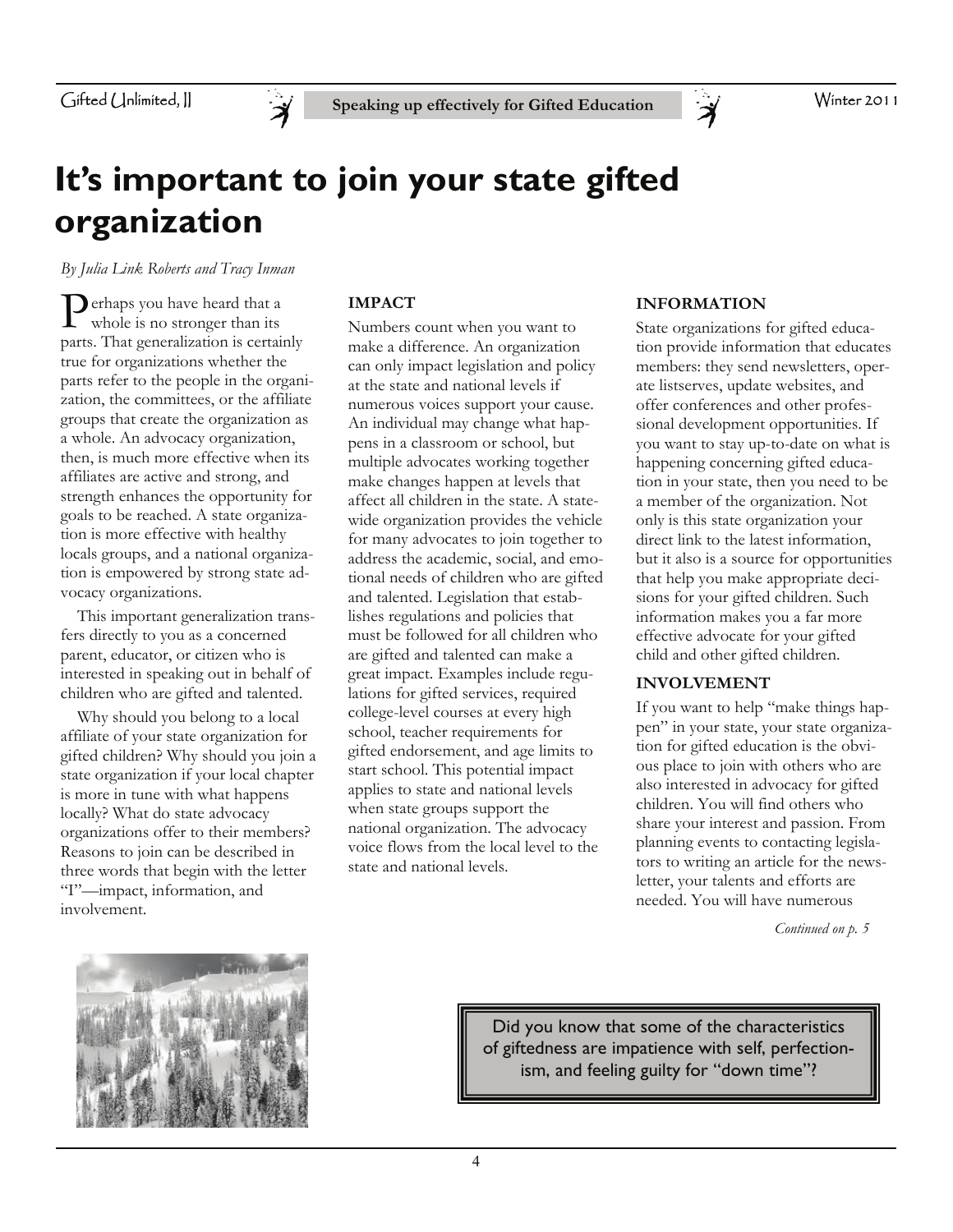

#### **Importance, continued from p. 4**

opportunities to be involved and make a lasting difference in the lives of gifted and talented children.

The three "Is" (impact, information, and involvement) describe the three main reasons to be a member of the state advocacy organization. Now let's look at specific reasons to join your state gifted organization.

 Your will learn about opportunities for your children who are gifted and talented.

 You will receive newsletters, emails, and mailings to keep you up to date about what is happening that relates to the education of children who are gifted and talented.

 You will have a presence for gifted education in your state capital through your state organization.

 You will be in the loop for knowing what is and what is not happening in your state capital, so you will have time to contact decisionmakers to influence decisions.

 You will be in a network with others who are working to ensure appropriate educational opportunities for children who are gifted and talented in our state and across the country.

You will have the opportunity to hear leaders in the field of gifted education at state conferences, experts you otherwise might be unable to hear.

You will be a part of state organization with name recognition among educational and civic groups that can support decisions that impact the education of children who are gifted and talented.

 You will be a member of a state organization with the primary goal of advocating for appropriate educational opportunities for gifted and talented children.

 Your voice will combine with others who advocate for children who are gifted and talented.

 So what do you say to someone who says, "I want to join the local gifted organization, but I don't think the state group make any difference to my child or children?" The response is simple. Although you may be tempted to put your membership dues toward a field trip to a museum through your local group, those same dues plus a little more on the state level can have a more profound impact when targeted toward policy or advocacy on a grander scale. In other words, you can make a little difference on your own. You may change what is happening for your own child during this school year. But, if you want to make a lasting difference, one that affects more than your child this year, you must add your voice to what happens in your state. There is no doubt that numbers count when it comes to state-level advocacy. Legislators often ask organizations how many members the organization has. They want to know how powerful the group is they want to know if it is a force to be

reckoned with. Add your membership to your state organization. You will add to the impact your organization can have, you will receive valuable information, and you will have numerous opportunities to increase your involvement in gifted education. By joining your state organization, you're ensuring that the parts are indeed strong and that the whole is powerful.

Copyright 2009 NAGC. Reprinted with permission of the National Association for Gifted Children. No further reprints or redistribution is permitted without consent of NAGC. Originally published in *Parenting for High Potential* (2009, December.) This article is one of the advocacy columns Julia and Tracy regularly write for the magazine.

Information about the three statewide advocacy organizations is found on page 7. Please consider joining at least the organization for parents – Northwest Gifted Child. Association.

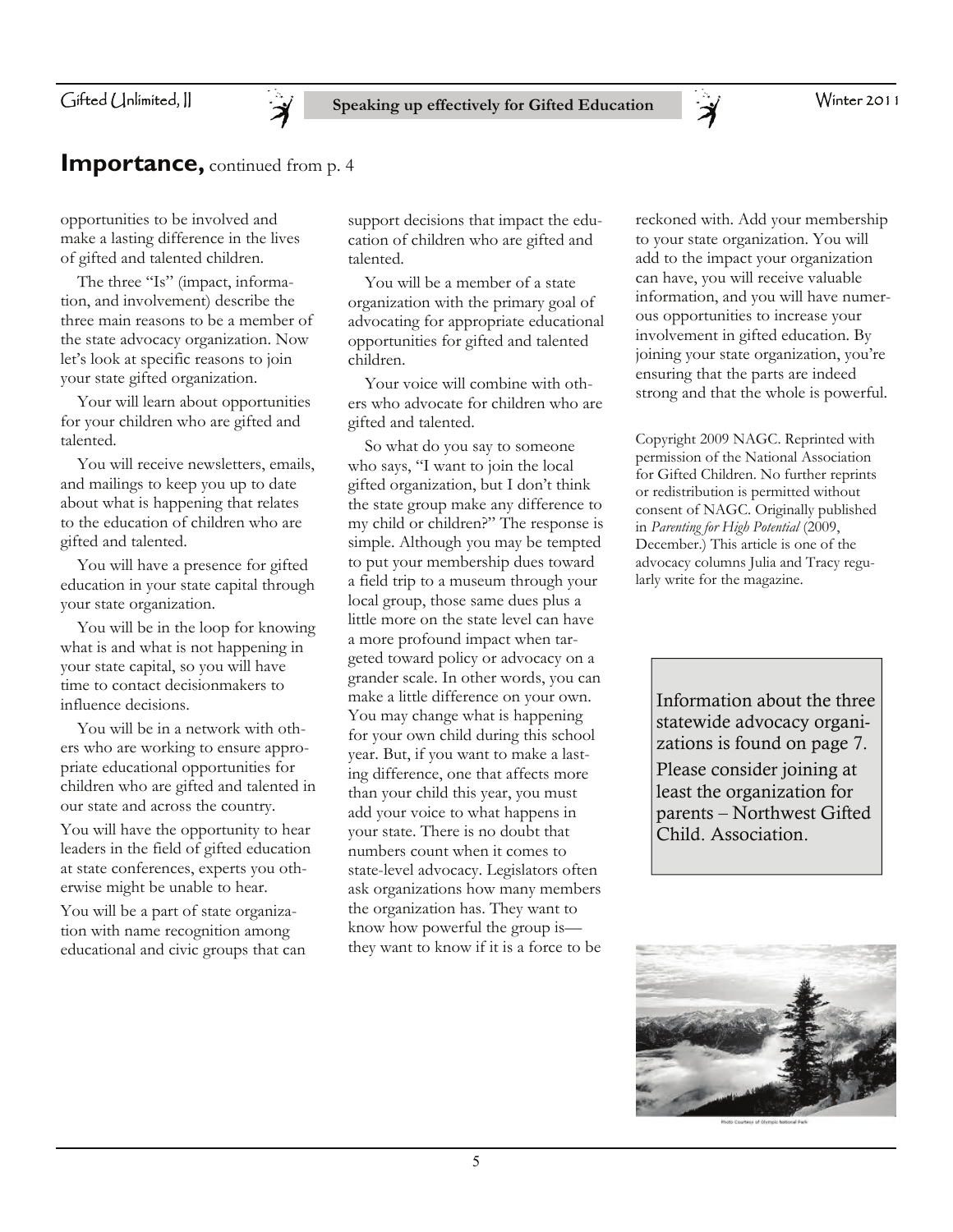

### *A symposium for parents of gifted children*

### Keynote speakers:

**Steve Curtis, PhD. "Appropriate Parent Expectations of Their Gifted Child's School Experience"** Goal is to help attendees get a grasp on what the school experience can be and what expectations are too ambitious. Attendees will be given ideas on how to find other activities that can fill in gaps left by the realistic school experience.

**Nancy Hertzog, PhD. "Enhancing Creativity and Inspiring Curiosity at Home"** Practical suggestions will be shared for designing the home environment to foster children's creativity and curiosity. Presenter will share ideas for redesigning the learning environment as the "Third Teacher." Participants will collaboratively think about ways they can provoke curiosity at home by purposefully creating intriguing aesthetical spaces for their children.

*Parents of gifted rarely have the opportunity to get information about the specific academic, emotional and social needs of their gifted children. They have even less opportunity to talk with other adults candidly about the delights and the challenges of raising truly bright children.*

**Saturday, January 29, 2011 Redmond High School Performance Center 17272 NE 104th Street Redmond, WA 98052 8:00 a.m. – 12:30 p.m.** 

> NWGCA members Pre-Register \$24 Non members Pre-Register \$59\* Pre-Registration Closes January 25th At the door, \$30/\$65\* Additional family members pay only \$5 \*Non member rate includes one-year membership in Northwest Gifted Child Association

Choose 2 options for small group discussions:

#### *Session 1:*

**"What your Gifted Kids Want You to Know"** *Jane Hesslein* Discuss what gifted kids wish their parents knew about them. **"Perfectionism:The Gift and the Rock"** *Sandy Malone-Long,*  Learn to help gifted children reduce stress and enjoy success.

**"Twice Exceptional Learners"** *Steve Curtis, PhD.* Strategize ways to work effectively with your child's school.

#### *Session 2:*

**" Tweens** "*Lisa Kreiger, gifted education middle school teacher,*  Discover the young teens' world and how to help them navigate it.

**"Advocacy from Classrooms to the Capitol"** *Marcia Holland Risch*  Acquire skills for effective school based advocacy and legislative savvy.

**"BrainSports"** *LWGEAC parents* Gather resources on how to develop academic competitions in your own school.

• Do you have **questions** about your child's exceptional abilities and differences?

• How often can you **talk with educators**  and other parents who understand about the joys and challenges of raising a high-ability child?

• Will you invest half a day **reminding yourself of the joys of giftedness?** 

> Northwest Gifted Child Association & Lake Washington Gifted Education Advisory Council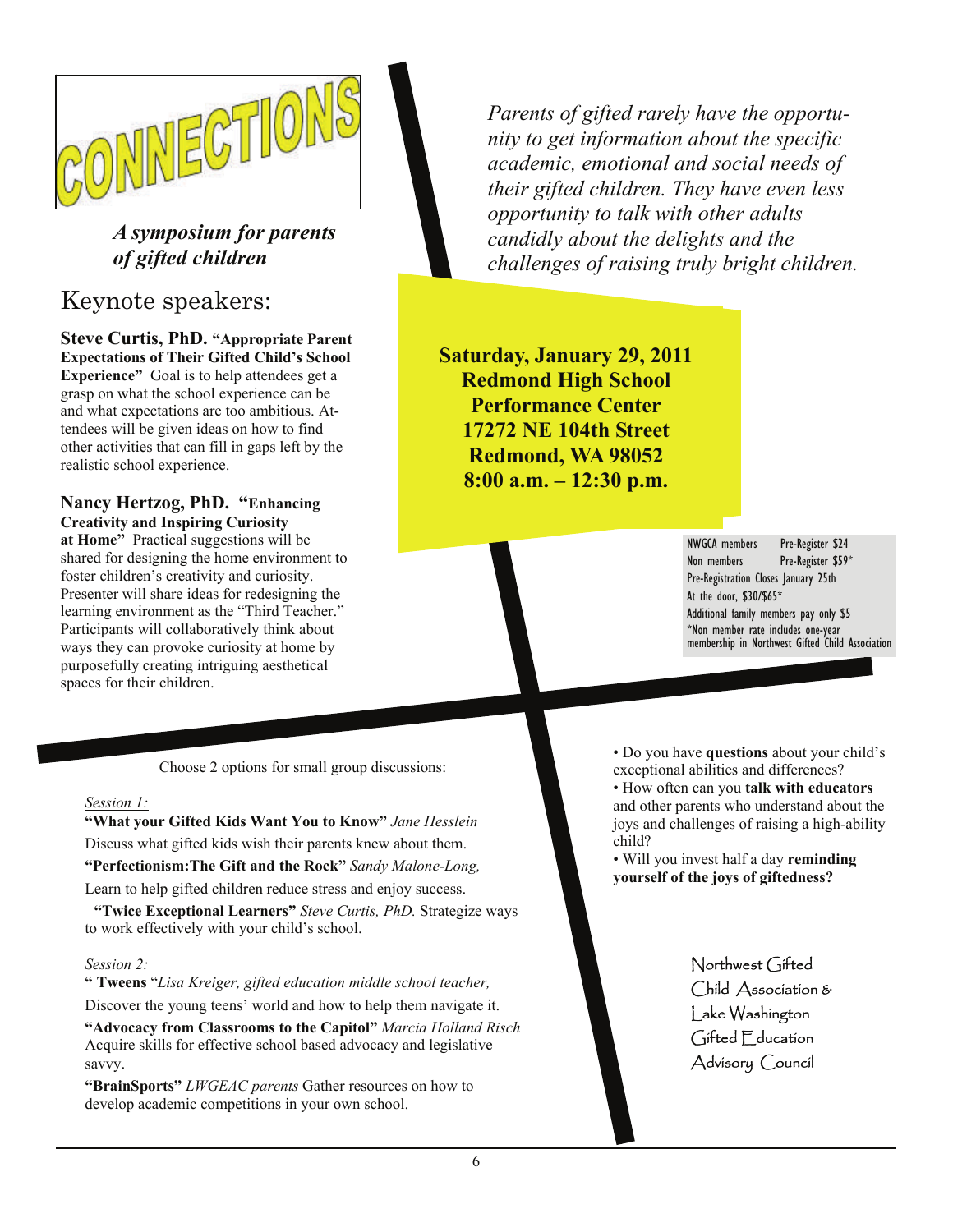### 2010-2011 *Washington Highly Capable Membership Campaign*

#### Board Members

#### NWGCA—since 1963

Marcia Holland—Bellevue, Pres. JC Hodgson—Spokane, Treasurer David Berg, Puyallup, Pauline Bowie, Seattle Sherrie Flaman—Dayton Christine Holland—Puyullap Ann Koch—Kent northwestgca@gmail.com

#### WAETAG—since 1984

Stephen Martin—Seattle, Pres. Mary Freitas—Edmonds, P. Pres. Betty Buzitis—Lynnwood, Treas. Laurie McGovern, Shelton, Sec. ESD 105/123—Kari DeMarco ESD 112—Charlotte Akin, Lisa Morgan ESD 113—Susan Casey ESD 114—Jan Kragan ESD 121—Roger Daniels, Stephanie Kodis-Fisher ESD 189—Linda Varner, Becky Ballbach Private Schools—Betty Burley- Wolf

www.waetag.net

#### WCGE—since 1985

Barbara Poyneer—Treasurer

wagifted@earthlink.net

**TOGETHER** 

**WE'RE STRONGER** 

### Be a part of the force to further gifted education in Washington "Join 1 or all 3 statewide organizations"

 *Northwest Gifted Washington Educators Washington Coalition* 

#### **Mission**

To support highly capable/ gifted children by:

- Supporting parents
- Disseminating information

• Encouraging development and maintenance of programs for gifted students

• Supporting legislation

#### Major Activities

Publishes a newsletter with local, state and national resources for gifted families

#### Why Join?

Parents need a voice at the state level as well as a way to connect on a local level. Parents are vital to ensure gifted programming remains a priority.

> **JOIN TODAY** for the 2010-2011 school year NWGCA/WAETAG TAX DEDUCTIBLE

 *Child Association of Talented and Gifted for Gifted Education* 

### NWGCA WAETAG WCGE

#### **Mission**

To improve educational opportunities for gifted students by strengthening services to and providing information for professionals serving these

students in all settings.

#### Major Activities

- Leadership symposium • Annual statewide conference
- and workshop • Quarterly coordinator meet-
- ings by ESD
- Newsletter
- Student scholarship for summer opportunities
- Web page on regional, state, and national issues

#### Why Join?

Teachers, parents and students face many of the same challenges in meeting the needs of the highly capable student. WAETAG provides a way to share ideas, voice concerns, and increase professional preparation.

#### Mission

To work collaboratively with key state governmental decision makers on issues related to the education of highly capable students, their families, and their schools.

#### Major Activities

#### • Employ a lobbyist

• Educate key decision makers on issues

• Provide legislators with current information and seek their support for funding and programs .

- Work with state agencies on highly capable issues
- Inform members about
- legislative issues

#### Why Join?

The Coalition is YOUR voice in Olympia and is the only nonprofit gifted advocacy group in Washington that can hire a lobbyist. As a member of the Coalition, you provide the necessary financial support.

#### Membership Information Does your employer match contributions?

 $\Box$  I do not want to share my information with

| Name    |  |
|---------|--|
|         |  |
| Address |  |

 $\overline{a}$ 

#### Email Address

- 
- 

Join: NWGCA \$35/year Mail to PO Box 10704, Spokane, WA 99209 WAETAG \$35/year Mail to 830 Cary Rd., Edmonds, WA 98020 WCGE \$35/year Mail to B. Poyneer, 18149 147 Ave SE, Renton, WA 98058 *JOINT MEMBERSHIP SPECIAL* Mail to B. Poyneer, 18149 147 Ave SE, Renton, WA 98058

other WA gifted organizations

#### Only \$90 for all 3 organizations Make joint membership check payable to WCGE

School District